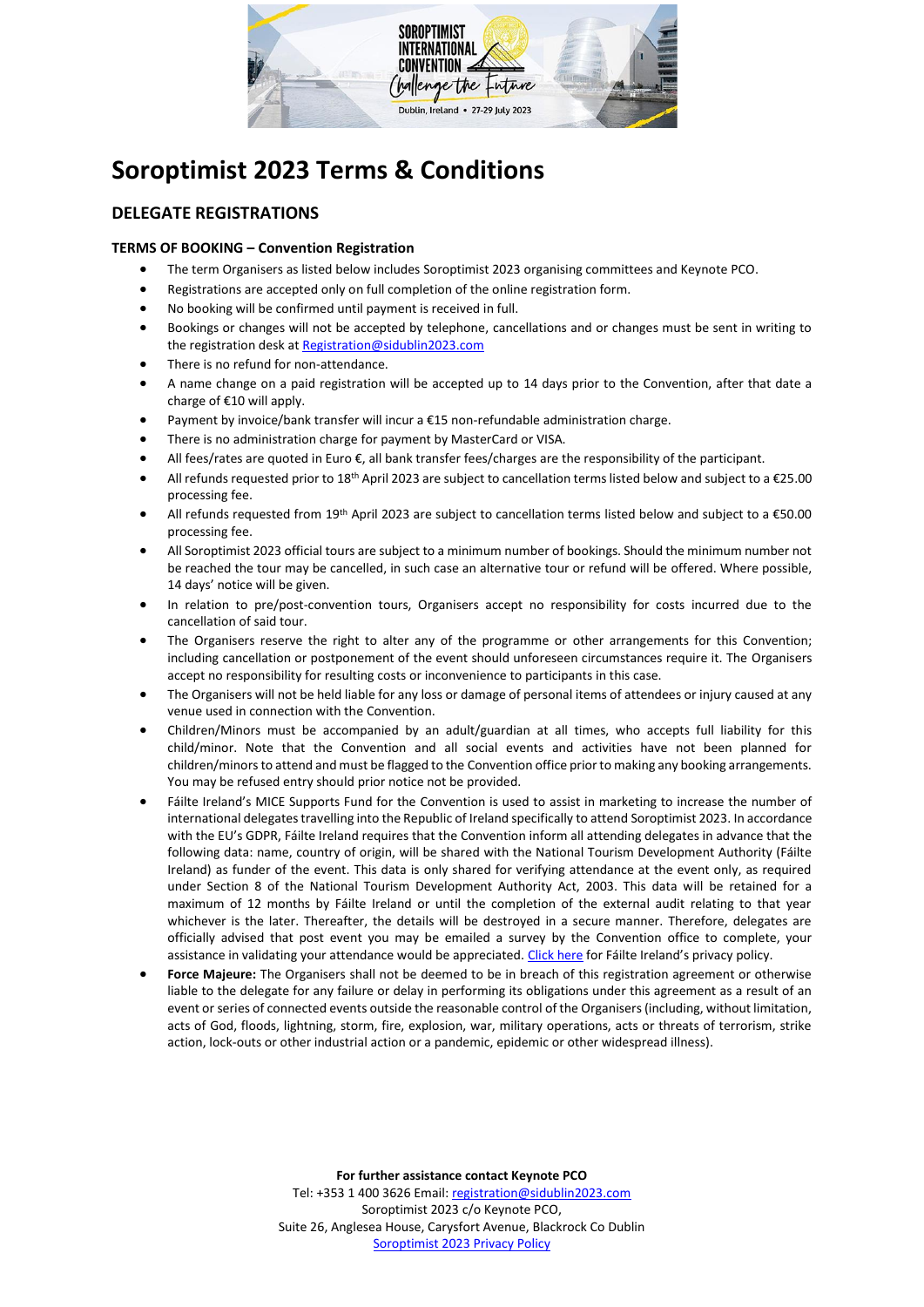

#### **CANCELLATION TERMS – Convention Registration**

#### **Delegate Cancellations**

- All cancellations and/or changes must be sent in writing to [Registration@sidublin2023.com](mailto:Registration@sidublin2023.com)
- Cancellation refers to complete and/or partial cancellation of registrations, social events, tours, workshops.
- Cancellation fees are incurred as follows
	- Cancellations received prior to 18th April 2023 full refund less administration fee of €25 Between 19th April 2023 and 18th May 2023 - 50% refund less administration fee of €50 After 19th May 2023 - No refund and/or cancelled registrations

## **Delegate Non-Attendance**

• Should the delegate be unable to attend due to circumstances beyond their control, cancellation fees are subject to terms listed above. This includes the delegate being unable to travel into Ireland from their country, due to either their own country's travel restrictions or the Irish Government's travel restrictions – this includes refusal of travel visa application.

## **Cancellation of Convention by the Organisers**

- Should the Organisers completely cancel the Convention, with no content or sessions being available on-line, registrations will be refunded in full less a €50 processing fee.
- Under these circumstances the Organisers are not liable for any other expenses incurred, this includes travel and accommodation costs – delegates are encouraged to have sufficient travel insurance in place to cover such other costs.

## **Postponement of Convention**

- Should the committee need to reschedule the Convention, all registration fees will be transferred to cover attendance on the new Convention dates – no processing fees will apply in this case.
- Should the delegate not wish to accept attendance on the new date they may cancel their registration, in such cases cancellations will be governed by the cancellation terms as outlined above.
- Under these circumstances the Organisers are not liable for any other expenses incurred, this includes travel and accommodation costs – delegates are encouraged to have sufficient travel insurance in place to cover such other costs.

## **OTHER TERMS AND CONDITIONS – Convention Registration**

#### **Travel and Medical Insurance**

• Participants are requested to make their own arrangements for health and travel insurance. The Convention fee does not include insurance. We strongly recommend that, when registering for the Convention and making travel arrangements, a travel and/or equipment insurance policy be taken out to cover any loss, cancellation, medical costs, etc. Refunds will not be offered outside of the terms and conditions above, so delegates should ensure they contact their insurance company to ensure sufficient cover is in place from the time of booking. The Organisers do not take responsibility for any delegate, speaker, or exhibitor failing to insure their travel and attendance.

#### **Health and Safety Conditions**

- In adherence to HSE guidelines, delegates may be asked to declare they have not been in contact with anyone diagnosed with COVID19 within 14 days of arrival at the Convention.
- On arrival and throughout the Convention venue, there may be temperature checks in place if you fail the test you may be asked to accompany a staff member to an isolation room for medical review. If you are displaying symptoms you may be asked to accompany staff member to an isolation room.
- If you fail to adhere to the safety standards in place for the Convention, you may not be permitted to attend or may be asked to leave the Convention venue  $-$  e.g. respecting social distancing requirements, wearing of face masks etc.
- Per current health guidelines, we are required to notify health authorities of any instances of communicable diseases that occur during or post Convention. Only relevant contact details will be made available to the health authorities to ensure correct, and managed contact tracing occurs.

**For further assistance contact Keynote PCO**

Tel: +353 1 400 3626 Email: [registration@sidublin2023.com](mailto:registration@sidublin2023.com) Soroptimist 2023 c/o Keynote PCO, Suite 26, Anglesea House, Carysfort Avenue, Blackrock Co Dublin [Soroptimist 2023](https://sidublin2023.com/privacy-and-cookies/) Privacy Policy